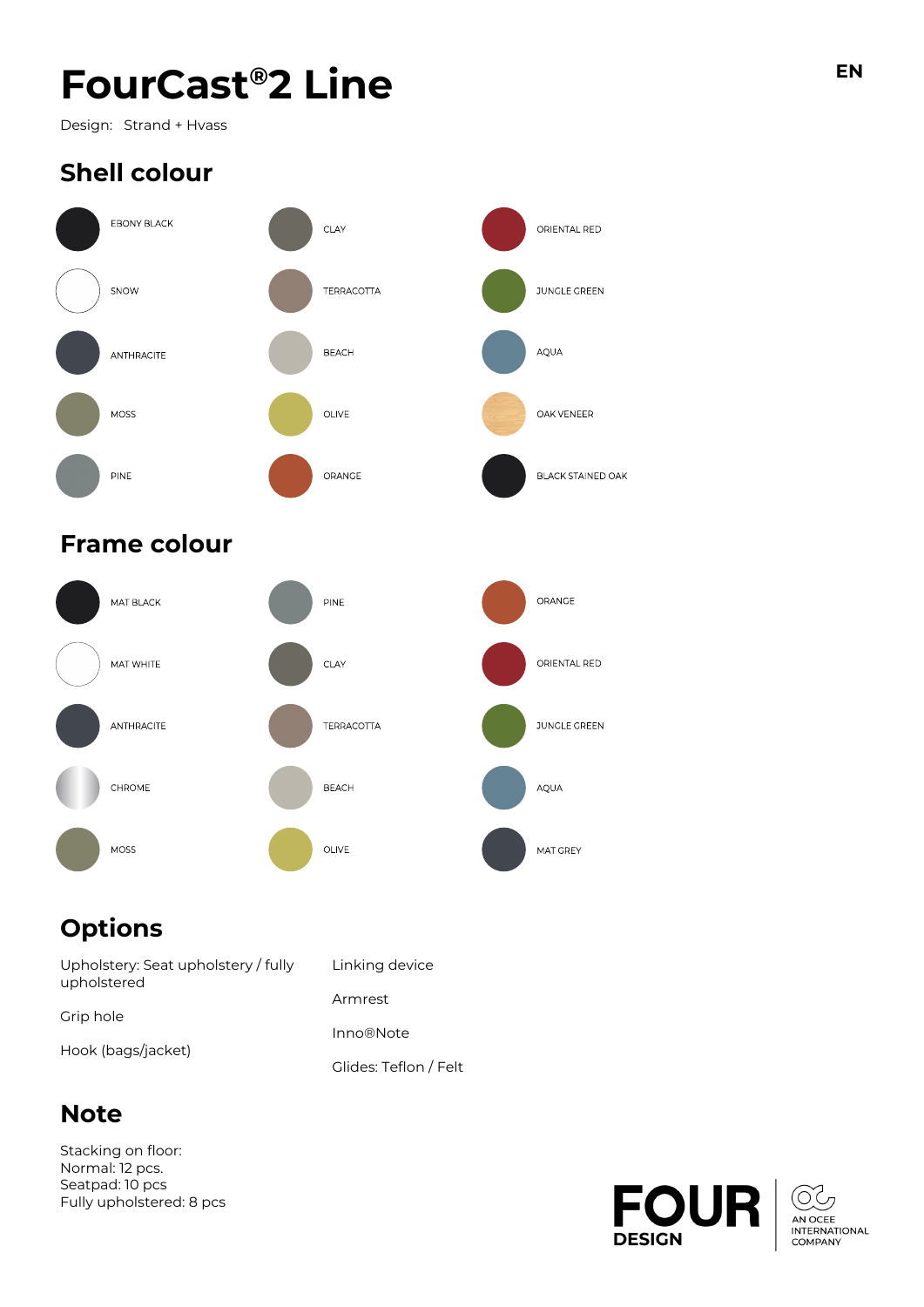## **FourCast®2 Line**

Design: Strand + Hvass

#### 1 FourCast2 Line





2 FourCast2 Line armrest

670